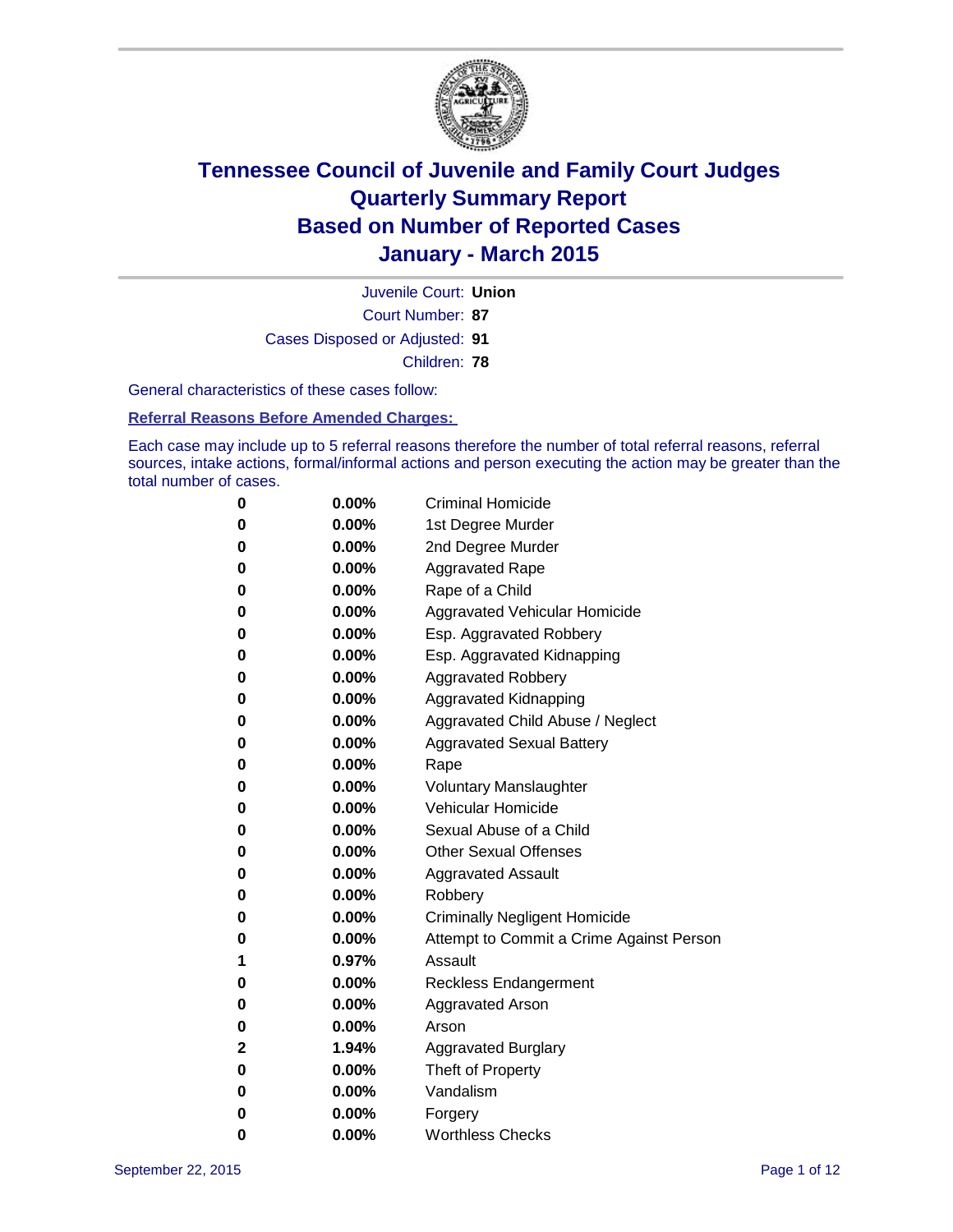

Court Number: **87** Juvenile Court: **Union** Cases Disposed or Adjusted: **91** Children: **78**

#### **Referral Reasons Before Amended Charges:**

Each case may include up to 5 referral reasons therefore the number of total referral reasons, referral sources, intake actions, formal/informal actions and person executing the action may be greater than the total number of cases.

| 0 | 0.00% | Illegal Possession / Fraudulent Use of Credit / Debit Cards |
|---|-------|-------------------------------------------------------------|
| 0 | 0.00% | <b>Burglary</b>                                             |
| 0 | 0.00% | Unauthorized Use of a Vehicle                               |
| 0 | 0.00% | <b>Cruelty to Animals</b>                                   |
| 0 | 0.00% | Sale of Controlled Substances                               |
| 0 | 0.00% | <b>Other Drug Offenses</b>                                  |
| 0 | 0.00% | <b>Possession of Controlled Substances</b>                  |
| 0 | 0.00% | <b>Criminal Attempt</b>                                     |
| 0 | 0.00% | Carrying Weapons on School Property                         |
| 0 | 0.00% | Unlawful Carrying / Possession of a Weapon                  |
| 0 | 0.00% | <b>Evading Arrest</b>                                       |
| 0 | 0.00% | Escape                                                      |
| 0 | 0.00% | Driving Under Influence (DUI)                               |
| 0 | 0.00% | Possession / Consumption of Alcohol                         |
| 0 | 0.00% | Resisting Stop, Frisk, Halt, Arrest or Search               |
| 0 | 0.00% | <b>Aggravated Criminal Trespass</b>                         |
| 0 | 0.00% | Harassment                                                  |
| 0 | 0.00% | Failure to Appear                                           |
| 0 | 0.00% | Filing a False Police Report                                |
| 0 | 0.00% | Criminal Impersonation                                      |
| 0 | 0.00% | <b>Disorderly Conduct</b>                                   |
| 0 | 0.00% | <b>Criminal Trespass</b>                                    |
| 0 | 0.00% | <b>Public Intoxication</b>                                  |
| 0 | 0.00% | Gambling                                                    |
| 1 | 0.97% | Traffic                                                     |
| 0 | 0.00% | <b>Local Ordinances</b>                                     |
| 0 | 0.00% | Violation of Wildlife Regulations                           |
| 0 | 0.00% | <b>Contempt of Court</b>                                    |
| 3 | 2.91% | Violation of Probation                                      |
| 1 | 0.97% | Violation of Aftercare                                      |
| 1 | 0.97% | <b>Unruly Behavior</b>                                      |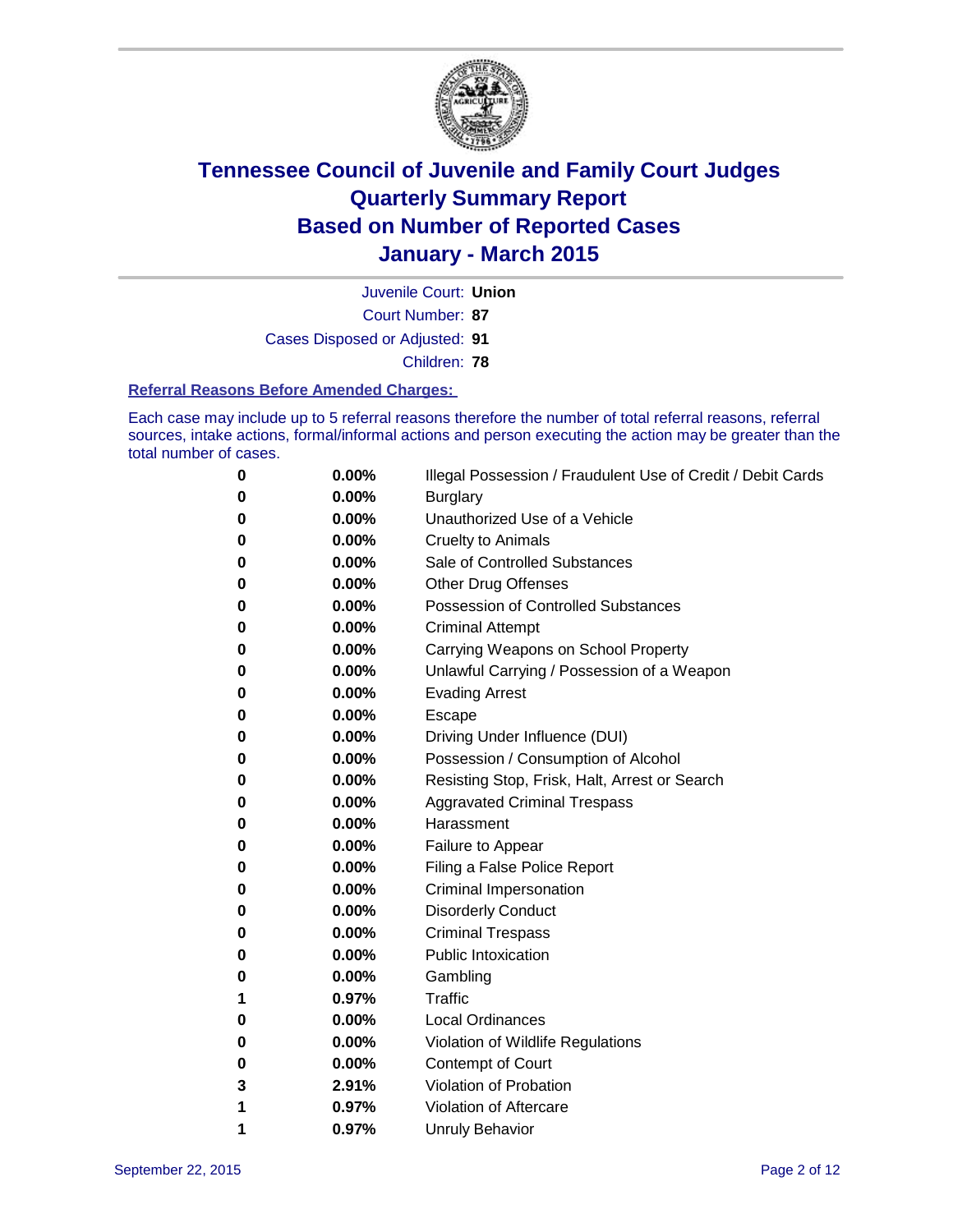

Court Number: **87** Juvenile Court: **Union** Cases Disposed or Adjusted: **91** Children: **78**

#### **Referral Reasons Before Amended Charges:**

Each case may include up to 5 referral reasons therefore the number of total referral reasons, referral sources, intake actions, formal/informal actions and person executing the action may be greater than the total number of cases.

| 3            | 2.91%    | Truancy                                |
|--------------|----------|----------------------------------------|
| 3            | 2.91%    | In-State Runaway                       |
| 0            | 0.00%    | Out-of-State Runaway                   |
| $\mathbf{2}$ | 1.94%    | Possession of Tobacco Products         |
| 0            | $0.00\%$ | Violation of a Valid Court Order       |
| 0            | 0.00%    | <b>Violation of Curfew</b>             |
| 0            | 0.00%    | <b>Sexually Abused Child</b>           |
| 0            | 0.00%    | <b>Physically Abused Child</b>         |
| 19           | 18.45%   | Dependency / Neglect                   |
| 13           | 12.62%   | <b>Termination of Parental Rights</b>  |
| 0            | 0.00%    | <b>Violation of Pretrial Diversion</b> |
| 0            | 0.00%    | Violation of Informal Adjustment       |
| 10           | 9.71%    | <b>Judicial Review</b>                 |
| 0            | $0.00\%$ | <b>Administrative Review</b>           |
| 24           | 23.30%   | <b>Foster Care Review</b>              |
| 15           | 14.56%   | Custody                                |
| 1            | 0.97%    | Visitation                             |
| 0            | 0.00%    | Paternity / Legitimation               |
| 3            | 2.91%    | <b>Child Support</b>                   |
| 0            | 0.00%    | <b>Request for Medical Treatment</b>   |
| 0            | 0.00%    | <b>Consent to Marry</b>                |
| 1            | 0.97%    | Other                                  |
| 103          | 100.00%  | <b>Total Referrals</b>                 |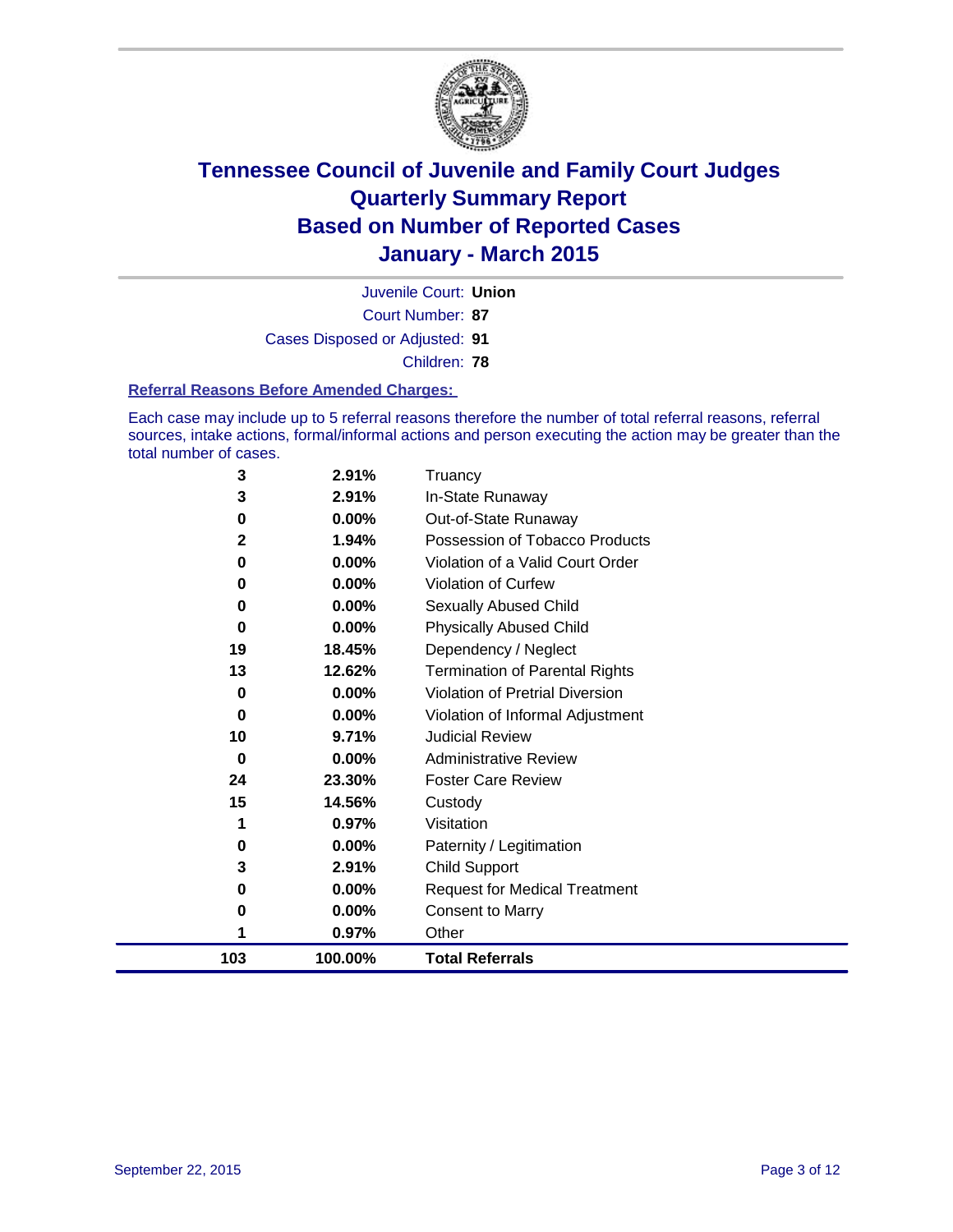

| Juvenile Court: Union          |  |
|--------------------------------|--|
| Court Number: 87               |  |
| Cases Disposed or Adjusted: 91 |  |
| Children: 78                   |  |
| <b>Referral Sources: 1</b>     |  |

| 103 | 100.00%  | <b>Total Referral Sources</b>     |
|-----|----------|-----------------------------------|
| 4   | 3.88%    | Other                             |
| 0   | 0.00%    | Unknown                           |
| 0   | $0.00\%$ | Hospital                          |
| 0   | 0.00%    | Child & Parent                    |
| 0   | 0.00%    | Victim                            |
| 0   | 0.00%    | <b>Other Court</b>                |
| 3   | 2.91%    | Social Agency                     |
| 7   | 6.80%    | <b>Court Staff</b>                |
| 0   | $0.00\%$ | <b>District Attorney's Office</b> |
| 0   | 0.00%    | <b>Other State Department</b>     |
| 57  | 55.34%   | <b>DCS</b>                        |
| 0   | $0.00\%$ | <b>CSA</b>                        |
| 5   | 4.85%    | School                            |
| 0   | 0.00%    | Self                              |
| 9   | 8.74%    | Relatives                         |
| 12  | 11.65%   | Parents                           |
| 6   | 5.83%    | Law Enforcement                   |

### **Age of Child at Referral: 2**

| 78 | 100.00%  | <b>Total Child Count</b> |
|----|----------|--------------------------|
| 0  | $0.00\%$ | <b>Unknown</b>           |
| 0  | $0.00\%$ | Ages 19 and Over         |
| 6  | 7.69%    | Ages 17 through 18       |
| 22 | 28.21%   | Ages 15 through 16       |
| 10 | 12.82%   | Ages 13 through 14       |
| 5  | 6.41%    | Ages 11 through 12       |
| 35 | 44.87%   | Ages 10 and Under        |
|    |          |                          |

<sup>1</sup> If different than number of Referral Reasons (103), verify accuracy of your court's data.

One child could be counted in multiple categories, verify accuracy of your court's data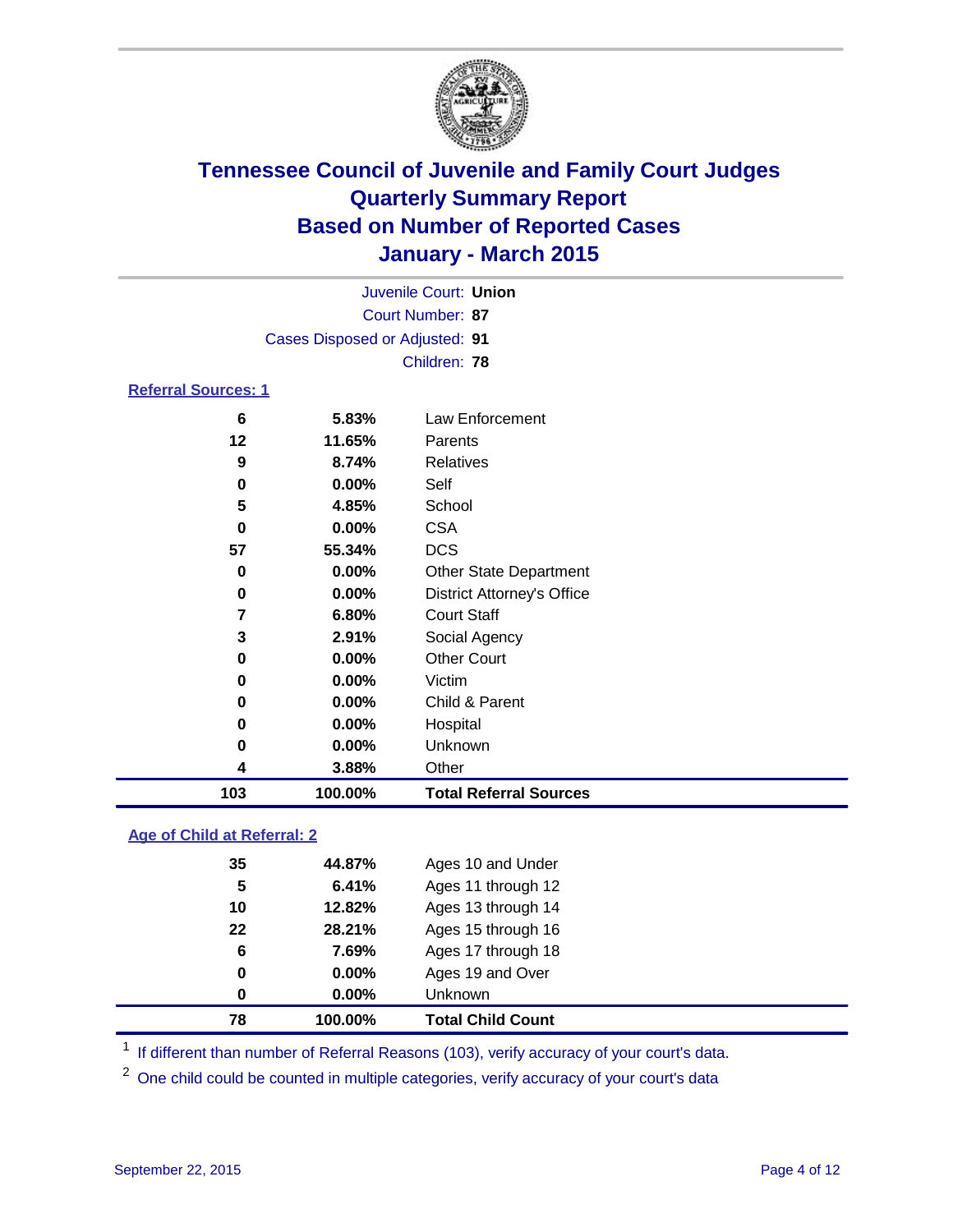

| Juvenile Court: Union                   |                                |                          |  |  |
|-----------------------------------------|--------------------------------|--------------------------|--|--|
| <b>Court Number: 87</b>                 |                                |                          |  |  |
|                                         | Cases Disposed or Adjusted: 91 |                          |  |  |
|                                         |                                | Children: 78             |  |  |
| Sex of Child: 1                         |                                |                          |  |  |
| 41                                      | 52.56%                         | Male                     |  |  |
| 37                                      | 47.44%                         | Female                   |  |  |
| $\bf{0}$                                | 0.00%                          | Unknown                  |  |  |
| 78                                      | 100.00%                        | <b>Total Child Count</b> |  |  |
| Race of Child: 1                        |                                |                          |  |  |
| 74                                      | 94.87%                         | White                    |  |  |
| $\bf{0}$                                | 0.00%                          | African American         |  |  |
| $\bf{0}$                                | 0.00%                          | Native American          |  |  |
| 0                                       | 0.00%                          | Asian                    |  |  |
| 4                                       | 5.13%                          | Mixed                    |  |  |
| 0                                       | 0.00%                          | Unknown                  |  |  |
| 78                                      | 100.00%                        | <b>Total Child Count</b> |  |  |
| <b>Hispanic Origin: 1</b>               |                                |                          |  |  |
| 3                                       | 3.85%                          | Yes                      |  |  |
| 75                                      | 96.15%                         | <b>No</b>                |  |  |
| $\bf{0}$                                | 0.00%                          | Unknown                  |  |  |
| 78                                      | 100.00%                        | <b>Total Child Count</b> |  |  |
| <b>School Enrollment of Children: 1</b> |                                |                          |  |  |
| 58                                      | 74.36%                         | Yes                      |  |  |
| 20                                      | 25.64%                         | <b>No</b>                |  |  |
| $\bf{0}$                                | 0.00%                          | Unknown                  |  |  |
| 78                                      | 100.00%                        | <b>Total Child Count</b> |  |  |

One child could be counted in multiple categories, verify accuracy of your court's data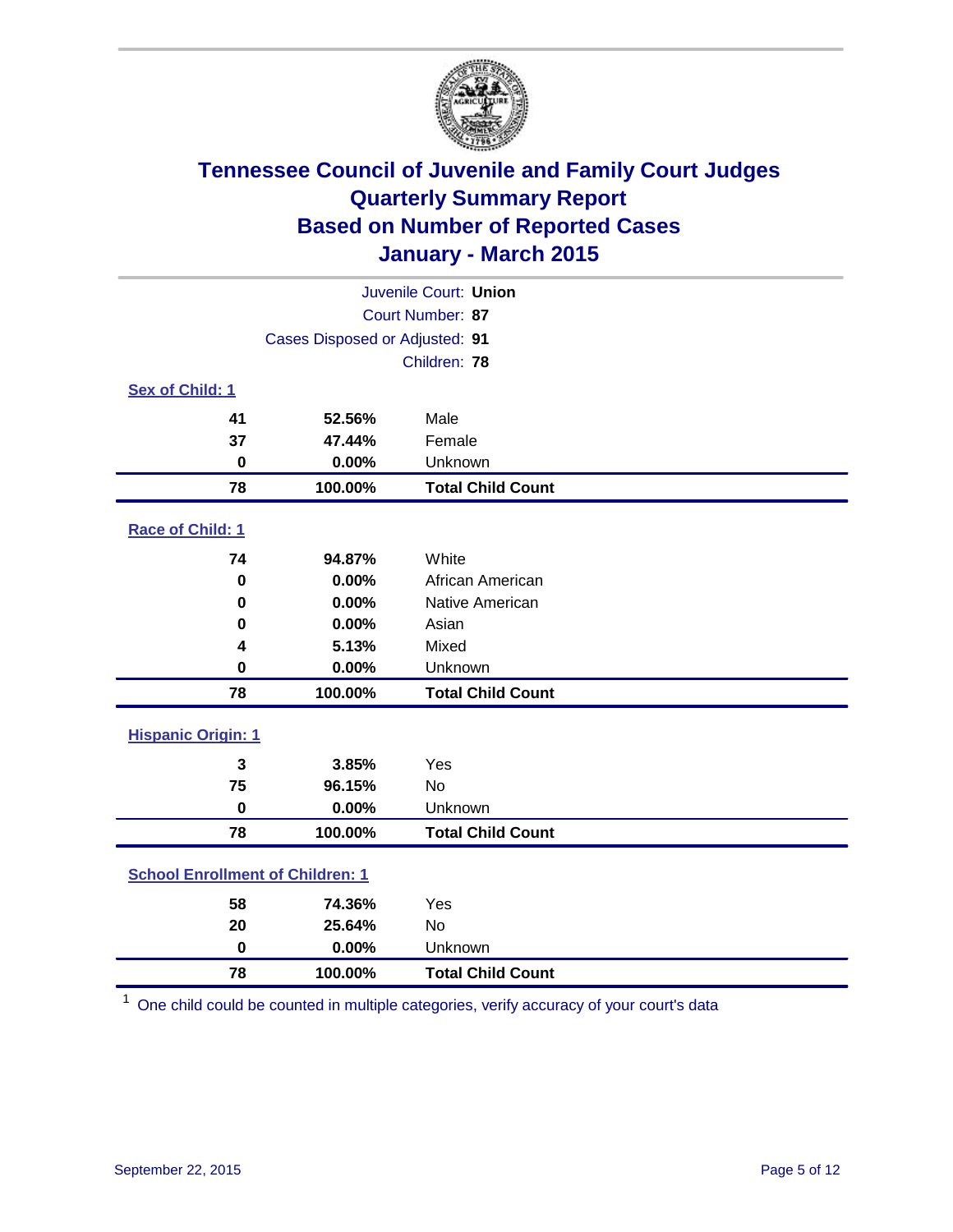

|                                                           |                                | Juvenile Court: Union        |
|-----------------------------------------------------------|--------------------------------|------------------------------|
|                                                           |                                | Court Number: 87             |
|                                                           | Cases Disposed or Adjusted: 91 |                              |
|                                                           |                                | Children: 78                 |
| <b>Living Arrangement of Child at Time of Referral: 1</b> |                                |                              |
| 4                                                         | 5.13%                          | With Both Biological Parents |
| 0                                                         | $0.00\%$                       | With Father and Stepmother   |
| 1                                                         | 1.28%                          | With Mother and Stepfather   |
| 11                                                        | 14.10%                         | With Mother                  |
| 14                                                        | 17.95%                         | With Father                  |
| 15                                                        | 19.23%                         | <b>With Relatives</b>        |
| 2                                                         | 2.56%                          | With Adoptive Parents        |
| 25                                                        | 32.05%                         | With Foster Family           |
| $\mathbf{2}$                                              | 2.56%                          | In a Group Home              |
| 2                                                         | 2.56%                          | In a Residential Center      |
| 1                                                         | 1.28%                          | In an Institution            |
| 0                                                         | $0.00\%$                       | Independent                  |
| 0                                                         | $0.00\%$                       | Unknown                      |

### **Type of Detention: 2**

| 91 | 100.00%  | <b>Total Detention Count</b> |
|----|----------|------------------------------|
| 0  | $0.00\%$ | Other                        |
| 91 | 100.00%  | Does Not Apply               |
| 0  | $0.00\%$ | Unknown                      |
| 0  | $0.00\%$ | <b>Psychiatric Hospital</b>  |
| 0  | $0.00\%$ | Jail - No Separation         |
| 0  | 0.00%    | Jail - Partial Separation    |
| 0  | $0.00\%$ | Jail - Complete Separation   |
| 0  | 0.00%    | Juvenile Detention Facility  |
| 0  | $0.00\%$ | Non-Secure Placement         |

<sup>1</sup> One child could be counted in multiple categories, verify accuracy of your court's data

If different than number of Cases (91) verify accuracy of your court's data.

**1.28%** Other

**100.00% Total Child Count**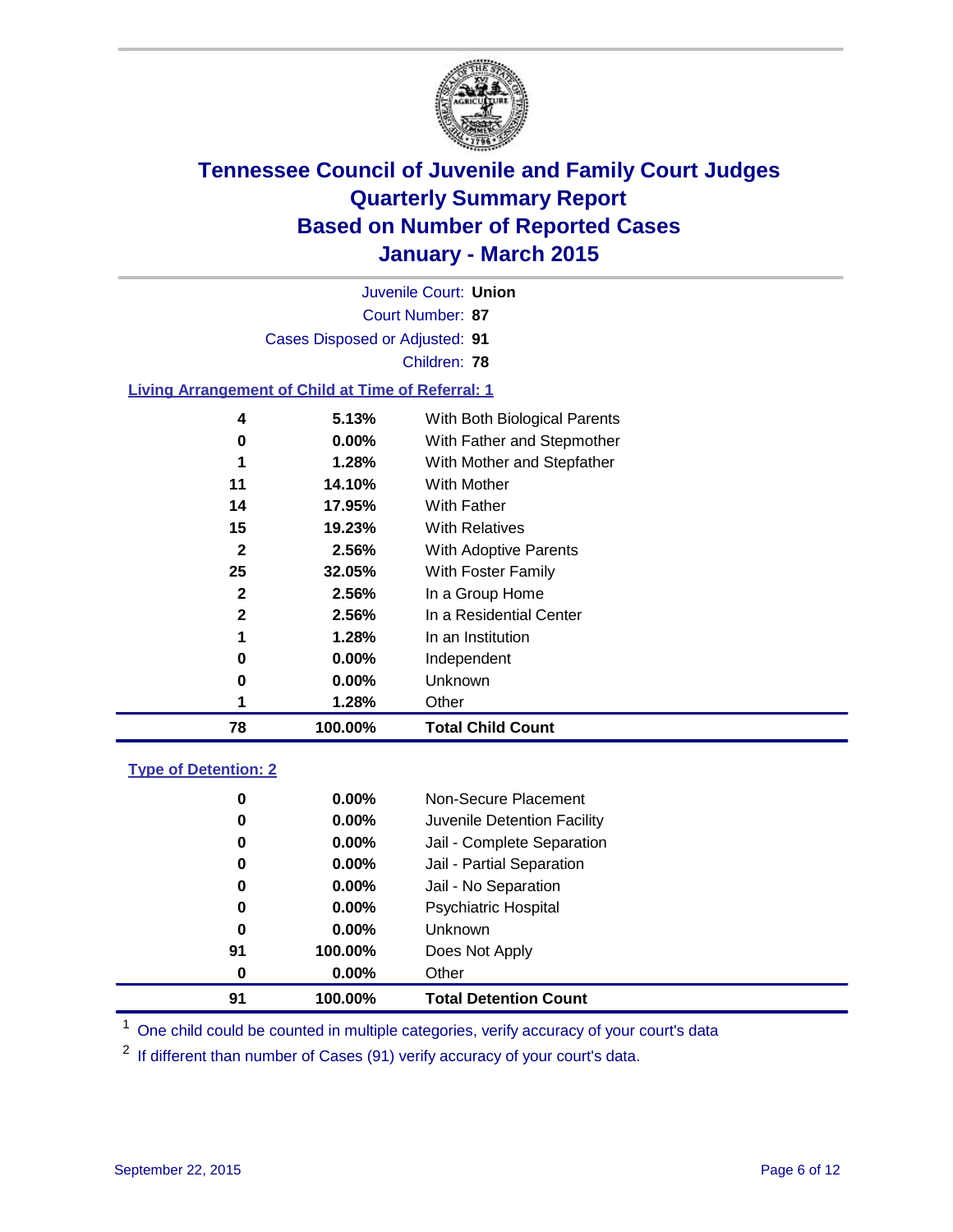

|                                                    | Juvenile Court: Union          |                                         |  |  |  |  |  |
|----------------------------------------------------|--------------------------------|-----------------------------------------|--|--|--|--|--|
|                                                    | Court Number: 87               |                                         |  |  |  |  |  |
|                                                    | Cases Disposed or Adjusted: 91 |                                         |  |  |  |  |  |
|                                                    |                                | Children: 78                            |  |  |  |  |  |
| <b>Placement After Secure Detention Hearing: 1</b> |                                |                                         |  |  |  |  |  |
| 0                                                  | 0.00%                          | Returned to Prior Living Arrangement    |  |  |  |  |  |
| 0                                                  | $0.00\%$                       | Juvenile Detention Facility             |  |  |  |  |  |
| 0                                                  | 0.00%                          | Jail                                    |  |  |  |  |  |
| 0                                                  | 0.00%                          | Shelter / Group Home                    |  |  |  |  |  |
| 0                                                  | $0.00\%$                       | <b>Foster Family Home</b>               |  |  |  |  |  |
| 0                                                  | 0.00%                          | Psychiatric Hospital                    |  |  |  |  |  |
| 0                                                  | 0.00%                          | Unknown                                 |  |  |  |  |  |
| 91                                                 | 100.00%                        | Does Not Apply                          |  |  |  |  |  |
| 0                                                  | 0.00%                          | Other                                   |  |  |  |  |  |
| 91                                                 | 100.00%                        | <b>Total Placement Count</b>            |  |  |  |  |  |
| <b>Intake Actions: 2</b>                           |                                |                                         |  |  |  |  |  |
| 62                                                 | 60.19%                         | <b>Petition Filed</b>                   |  |  |  |  |  |
|                                                    | 0.97%                          | <b>Motion Filed</b>                     |  |  |  |  |  |
| 1                                                  | 0.97%                          | <b>Citation Processed</b>               |  |  |  |  |  |
| 0                                                  | 0.00%                          | Notification of Paternity Processed     |  |  |  |  |  |
| 0                                                  | 0.00%                          | Scheduling of Judicial Review           |  |  |  |  |  |
| 0                                                  | 0.00%                          | Scheduling of Administrative Review     |  |  |  |  |  |
| 3                                                  | 2.91%                          | <b>Scheduling of Foster Care Review</b> |  |  |  |  |  |

 **0.00%** Unknown **0.00%** Does Not Apply **34.95%** Other **100.00% Total Intake Count**

<sup>1</sup> If different than number of Cases (91) verify accuracy of your court's data.

<sup>2</sup> If different than number of Referral Reasons (103), verify accuracy of your court's data.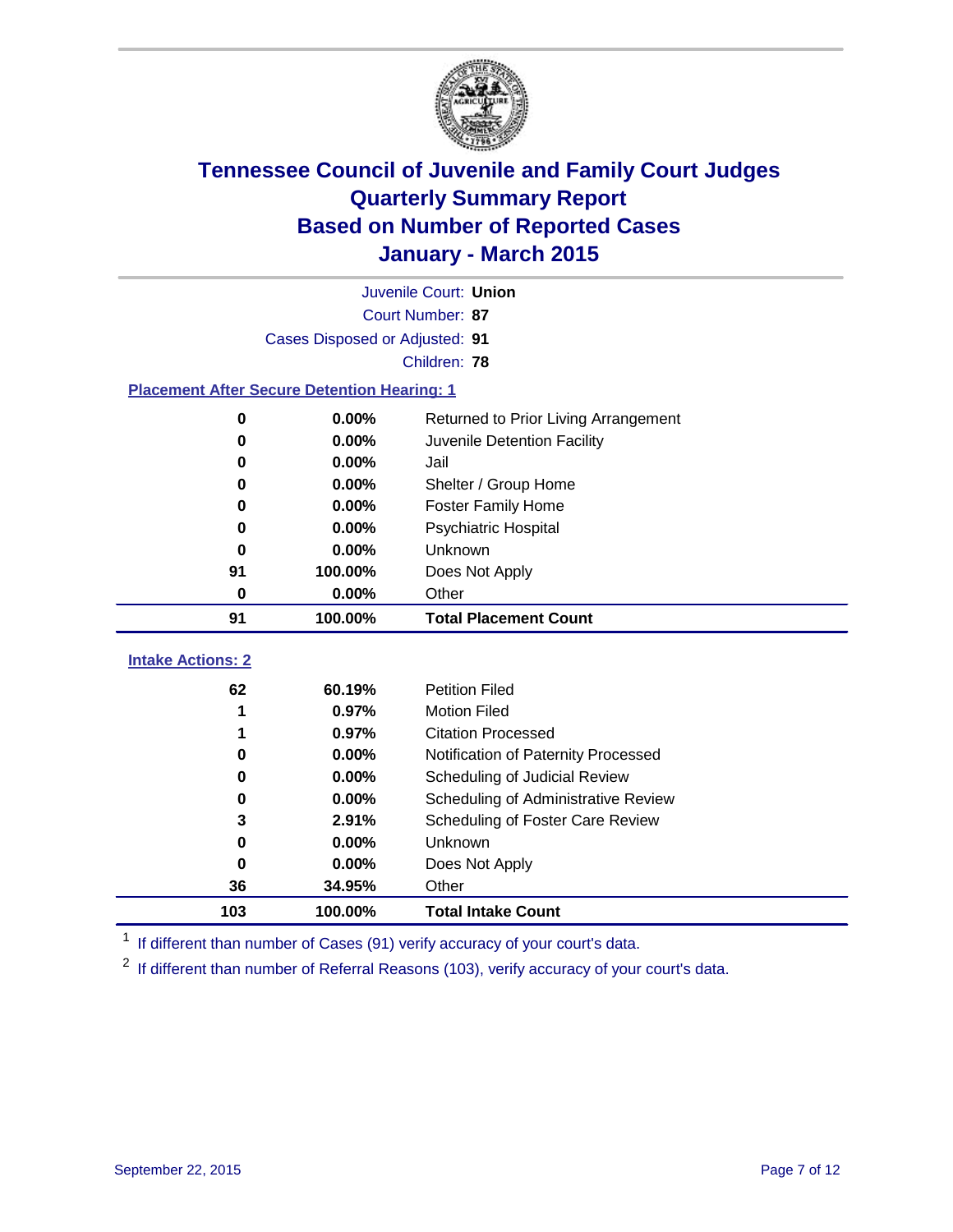

Court Number: **87** Juvenile Court: **Union** Cases Disposed or Adjusted: **91** Children: **78**

### **Last Grade Completed by Child: 1**

| 20          | 25.64%   | Too Young for School         |
|-------------|----------|------------------------------|
| $\bf{0}$    | $0.00\%$ | Preschool                    |
| 1           | 1.28%    | Kindergarten                 |
| 1           | 1.28%    | 1st Grade                    |
| 0           | 0.00%    | 1st Grade                    |
| 0           | 0.00%    | 2nd Grade                    |
| 0           | 0.00%    | 2nd Grade                    |
| 1           | 1.28%    | 3rd Grade                    |
| 0           | 0.00%    | 3rd Grade                    |
| 0           | 0.00%    | 4th Grade                    |
| 0           | 0.00%    | 4th Grade                    |
| 0           | 0.00%    | 5th Grade                    |
| 0           | 0.00%    | 5th Grade                    |
| 0           | 0.00%    | 6th Grade                    |
| 0           | 0.00%    | 6th Grade                    |
| 0           | 0.00%    | 7th Grade                    |
| 0           | 0.00%    | 7th Grade                    |
| 0           | 0.00%    | 8th Grade                    |
| 0           | 0.00%    | 8th Grade                    |
| 0           | 0.00%    | 9th Grade                    |
| 0           | 0.00%    | 9th Grade                    |
| 0           | 0.00%    | 10th Grade                   |
| $\mathbf 2$ | 2.56%    | 11th Grade                   |
| 0           | 0.00%    | 12th Grade                   |
| 0           | 0.00%    | Non-Graded Special Ed        |
| 0           | 0.00%    | <b>GED</b>                   |
| 0           | 0.00%    | Graduated                    |
| 0           | 0.00%    | <b>Never Attended School</b> |
| 53          | 67.95%   | Unknown                      |
| $\bf{0}$    | 0.00%    | Other                        |
| 78          | 100.00%  | <b>Total Child Count</b>     |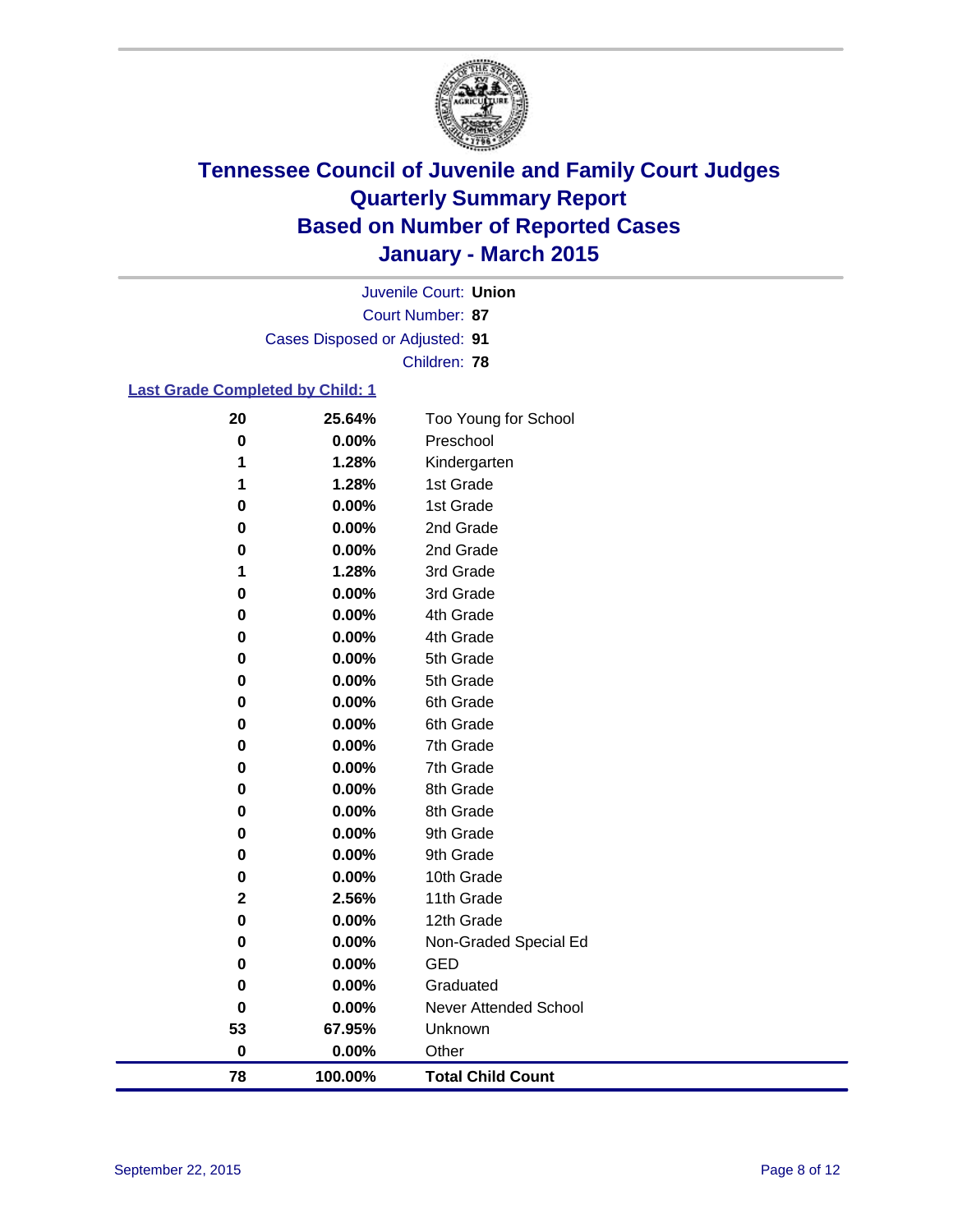

|                                         |                                | Juvenile Court: Union    |
|-----------------------------------------|--------------------------------|--------------------------|
|                                         |                                | Court Number: 87         |
|                                         | Cases Disposed or Adjusted: 91 |                          |
|                                         |                                | Children: 78             |
| <b>Enrolled in Special Education: 1</b> |                                |                          |
| 8                                       | 10.26%                         | Yes                      |
| 54                                      | 69.23%                         | No                       |
| 16                                      | 20.51%                         | Unknown                  |
| 78                                      | 100.00%                        | <b>Total Child Count</b> |
| $1 -$                                   |                                |                          |

<sup>1</sup> One child could be counted in multiple categories, verify accuracy of your court's data

| <b>Action Executed By: 1</b> |         |       |
|------------------------------|---------|-------|
| 103                          | 100.00% | Judge |
|                              |         |       |

| 103  | 100.00%     | <b>Total Action Count</b> |
|------|-------------|---------------------------|
| 0    | $0.00\%$    | Unknown                   |
| 0    | $0.00\%$    | Other                     |
| 0    | $0.00\%$    | <b>YSO</b>                |
| 0    | 0.00%       | Magistrate                |
| . vv | 1 VV.VV / U | vuuyv                     |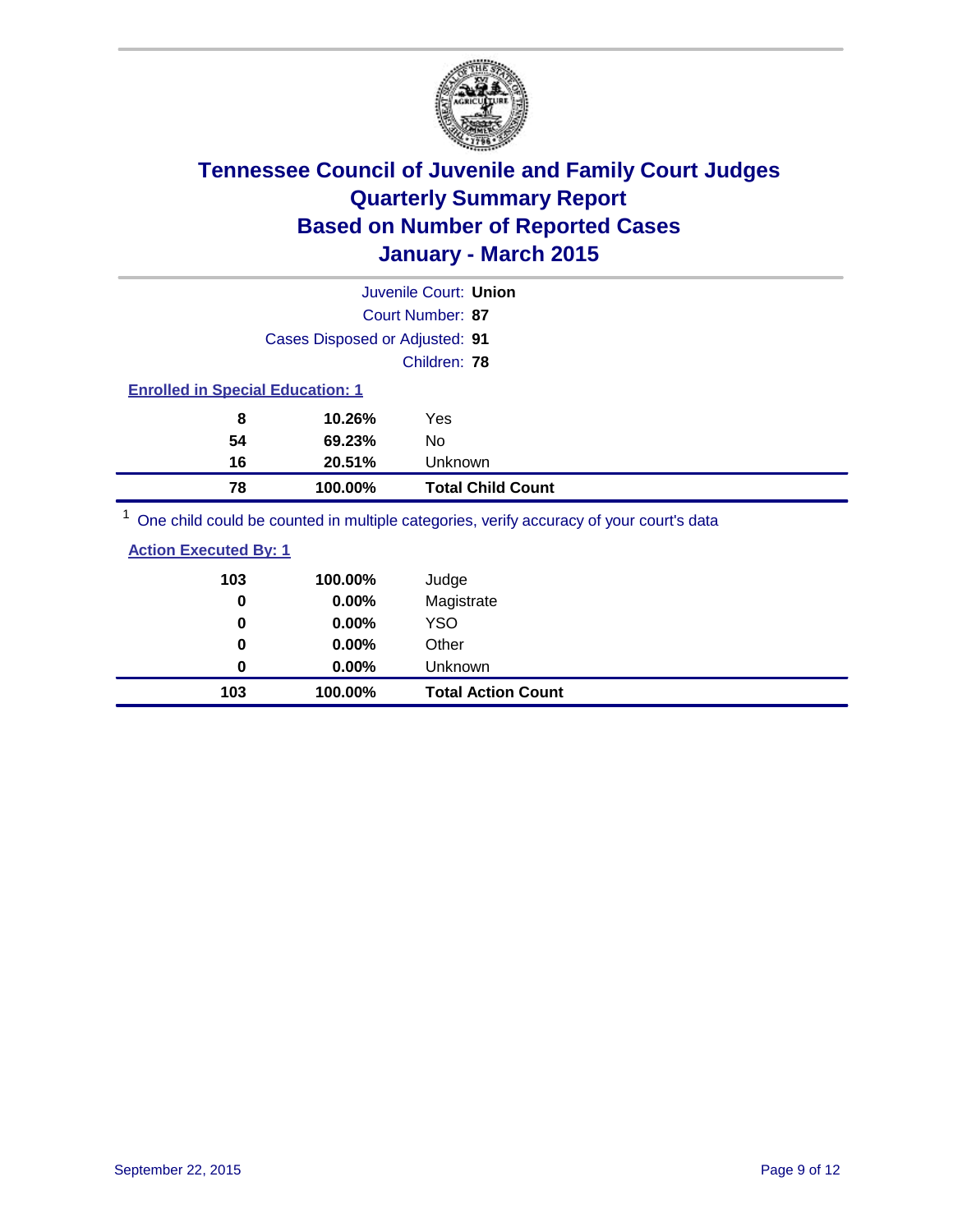

Court Number: **87** Juvenile Court: **Union** Cases Disposed or Adjusted: **91** Children: **78**

#### **Formal / Informal Actions: 1**

| 5   | 4.85%    | Dismissed                                        |
|-----|----------|--------------------------------------------------|
| 3   | 2.91%    | Retired / Nolle Prosequi                         |
| 4   | 3.88%    | <b>Complaint Substantiated Delinquent</b>        |
| 3   | 2.91%    | <b>Complaint Substantiated Status Offender</b>   |
| 21  | 20.39%   | <b>Complaint Substantiated Dependent/Neglect</b> |
| 0   | $0.00\%$ | <b>Complaint Substantiated Abused</b>            |
| 0   | $0.00\%$ | <b>Complaint Substantiated Mentally III</b>      |
| 0   | $0.00\%$ | Informal Adjustment                              |
| 0   | $0.00\%$ | <b>Pretrial Diversion</b>                        |
| 0   | $0.00\%$ | <b>Transfer to Adult Court Hearing</b>           |
| 0   | $0.00\%$ | Charges Cleared by Transfer to Adult Court       |
| 15  | 14.56%   | <b>Special Proceeding</b>                        |
| 7   | 6.80%    | <b>Review Concluded</b>                          |
| 39  | 37.86%   | Case Held Open                                   |
| 6   | 5.83%    | Other                                            |
| 0   | $0.00\%$ | Unknown                                          |
| 103 | 100.00%  | <b>Total Action Count</b>                        |

<sup>1</sup> If different than number of Referral Reasons (103), verify accuracy of your court's data.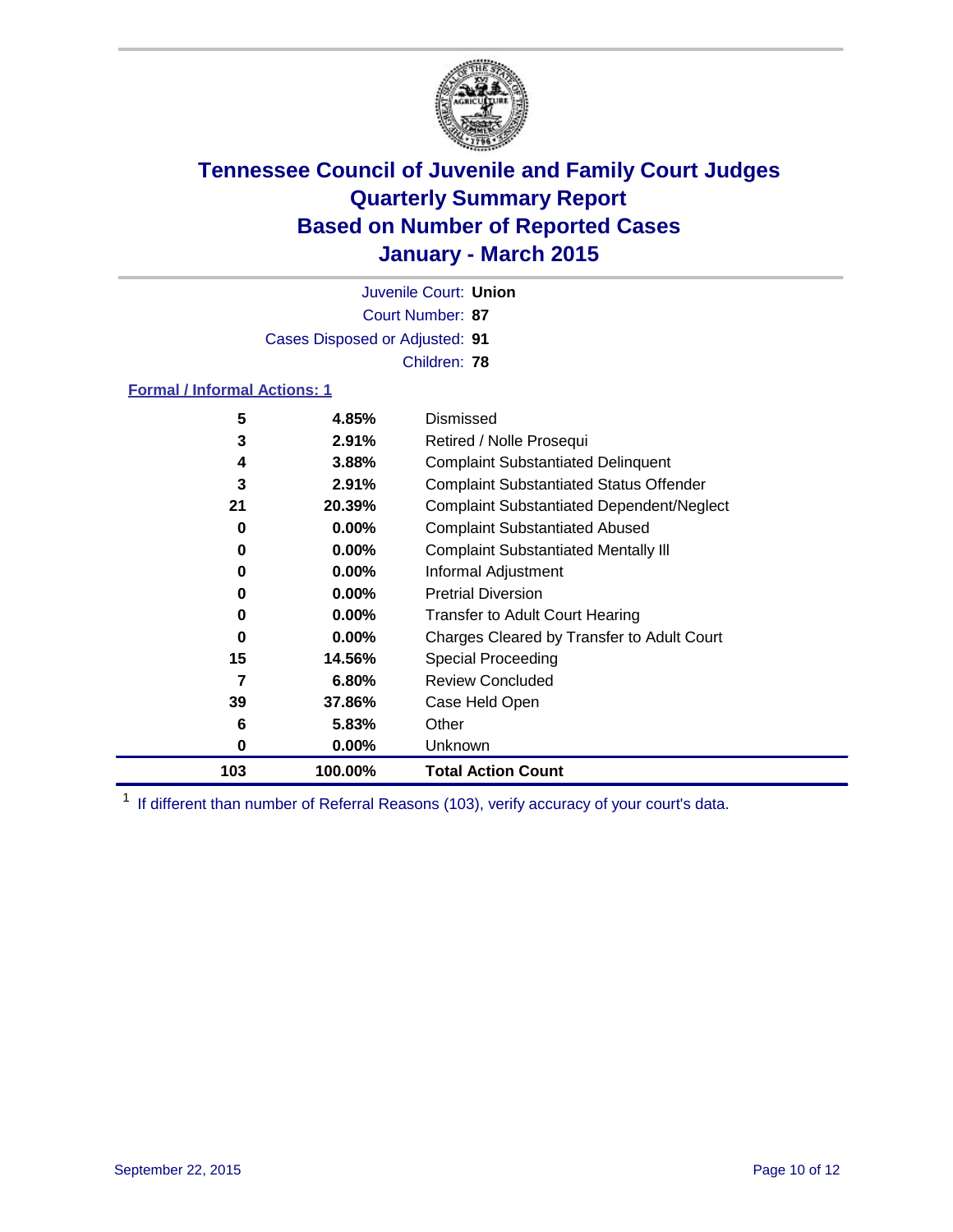

|                       |                                | Juvenile Court: Union                                 |
|-----------------------|--------------------------------|-------------------------------------------------------|
|                       |                                | Court Number: 87                                      |
|                       | Cases Disposed or Adjusted: 91 |                                                       |
|                       |                                | Children: 78                                          |
| <b>Case Outcomes:</b> |                                | There can be multiple outcomes for one child or case. |
| 4                     | 3.03%                          | <b>Case Dismissed</b>                                 |
| 3                     | 2.27%                          | Case Retired or Nolle Prosequi                        |
| 0                     | 0.00%                          | Warned / Counseled                                    |
| 36                    | 27.27%                         | Held Open For Review                                  |
| 0                     | 0.00%                          | Supervision / Probation to Juvenile Court             |
| 0                     | 0.00%                          | <b>Probation to Parents</b>                           |
| 0                     | 0.00%                          | Referral to Another Entity for Supervision / Service  |
| 0                     | 0.00%                          | Referred for Mental Health Counseling                 |
| 0                     | 0.00%                          | Referred for Alcohol and Drug Counseling              |
| 0                     | 0.00%                          | Referred to Alternative School                        |
| 0                     | 0.00%                          | Referred to Private Child Agency                      |
| 0                     | 0.00%                          | Referred to Defensive Driving School                  |
| 0                     | 0.00%                          | Referred to Alcohol Safety School                     |
| 0                     | 0.00%                          | Referred to Juvenile Court Education-Based Program    |
| 0                     | 0.00%                          | Driver's License Held Informally                      |
| 0                     | 0.00%                          | <b>Voluntary Placement with DMHMR</b>                 |
| 0                     | 0.00%                          | <b>Private Mental Health Placement</b>                |
| 0                     | 0.00%                          | Private MR Placement                                  |
| 0                     | 0.00%                          | Placement with City/County Agency/Facility            |
| 0                     | 0.00%                          | Placement with Relative / Other Individual            |
| 3                     | 2.27%                          | Fine                                                  |
| 1                     | 0.76%                          | <b>Public Service</b>                                 |
| 0                     | 0.00%                          | Restitution                                           |
| 0                     | 0.00%                          | <b>Runaway Returned</b>                               |
| 0                     | 0.00%                          | No Contact Order                                      |
| 0                     | 0.00%                          | Injunction Other than No Contact Order                |
| U                     | 0.00%                          | <b>House Arrest</b>                                   |
| 0                     | 0.00%                          | <b>Court Defined Curfew</b>                           |
| 0                     | 0.00%                          | Dismissed from Informal Adjustment                    |
| 0                     | 0.00%                          | <b>Dismissed from Pretrial Diversion</b>              |
| 0                     | 0.00%                          | Released from Probation                               |
| 0                     | 0.00%                          | <b>Transferred to Adult Court</b>                     |
| O                     | 0.00%                          | <b>DMHMR Involuntary Commitment</b>                   |
| 1                     | 0.76%                          | <b>DCS Commitment - Determinate</b>                   |